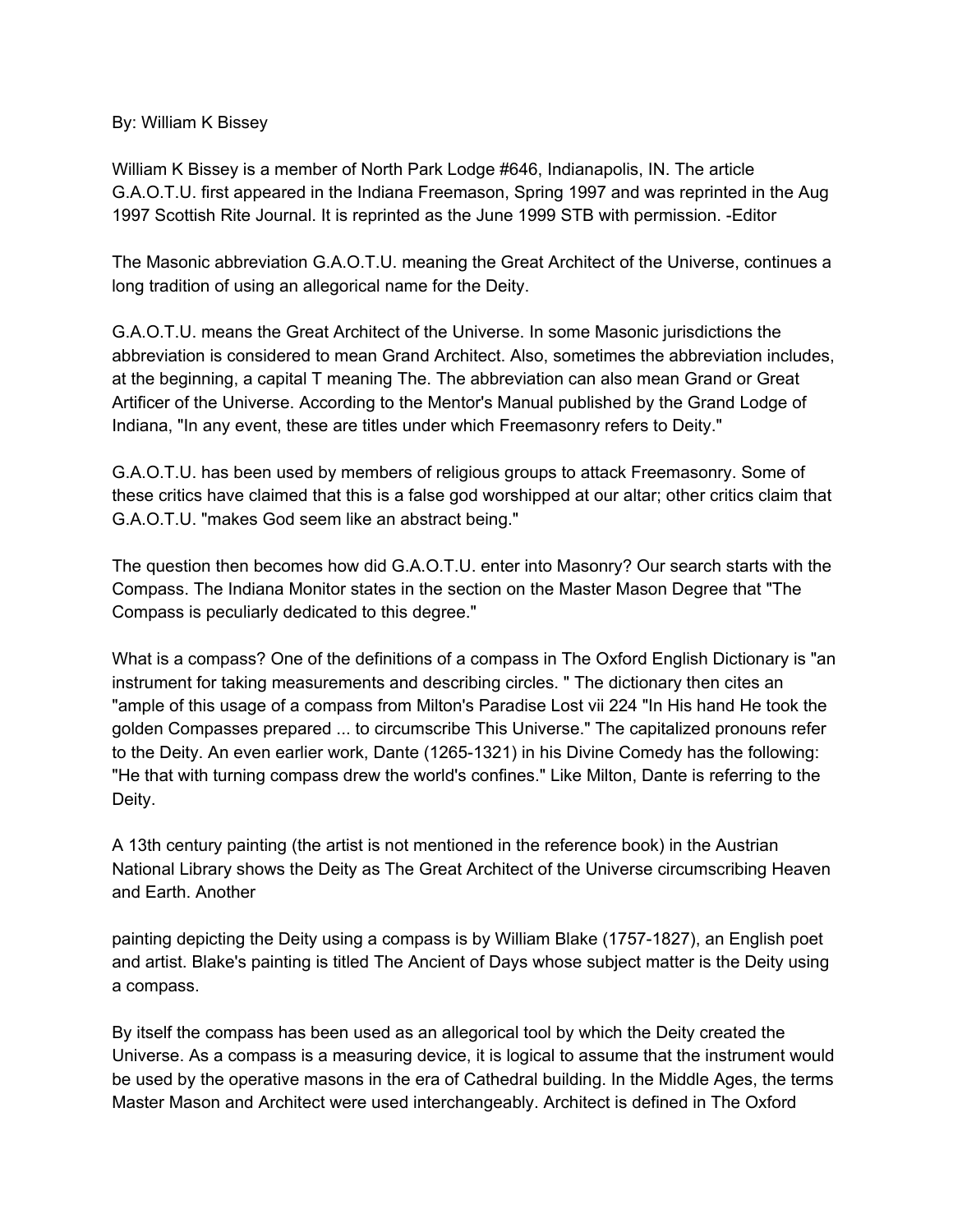English Dictionary as "a master builder." This definition also infers that a Master Mason would also be a craftsman or artificer.

This leads back to The Oxford English Dictionary which defines an artificer as "one who makes by art of skill; especially a craftsman." The definition also refers "to the Artificer of the Universe; meaning the Creator." The dictionary cites two further usages of artificer in this manner. One is from Person's Creed of 1659 "The Great Artificer of the World" The second is from Wordsworth's Excursion vi 551 "By the Great Artificer endued With no Inferior power."

But exactly how did G.A.O.T.U. come to be used in Freemasonry?

Wallace McLeod, an eminent Canadian Masonic scholar, discusses T.G.A.O.T.U. in his book The Grand Design. McLeod states the phrase entered Freemasonry in the first Book of Constitutions of 1723 of the first or premier Grand Lodge of England, The Book of Constitutions was written by the Reverend James Anderson who was minister of a Scottish Presbyterian Church on Swallow Street in London from 1710 to 1734. Anderson was a graduate of Marischal College which is a part of the University of Aberdeen in Scotland.In the seventeenth century, when Anderson was probably studying at the University of Aberdeen, the role of education in Scotland's universities was to train their students to become ministers. This meant the students learned the Bible and their theology "according to the reasoned theology of Calvin's Institutes."John Calvin (1509-1564) was a French reformer of the Church who, at the age of 26, first published his classic work of theology, Institutes of the Christian Religion, 1536. In this work, which formed the basis of theology for Presbyterian and Reformed Churches, Calvin repeatedly calls the Deity "the Architect of the Universe" and refers to His works in nature as "Architecture of the Universe" ten times. Calvin also refers to the Deity as the Great Architect or Architect of the Universe in his Commentary on Psalm 19. In literature, art, and theology the Deity has been referred to as an Artificer and Architect. Thus, in using G.A.O.T.U. Freemasonry has continued a long tradition of using an allegorical name for the Deity.

## **Endnotes**

Coil, Henry Wilson. Coil's Masonic Encyclopedia, revised edition. Richmond, VA: Macoy Publishing & Masonic Supply Co., Inc., 1995.

Hamil, John and Robert Gilbert, editors. Freemasonry, A Celebration of the Craft. London: Mackenzie Publishing Limited, 1992.

Indiana Monitor and Freemason's Guide. Indianapolis, IN: Grand Lodge of Indiana, 1975.

Jones, Bemard E. Freemason's Guide and Compendium, Revised Edition. New York. Bames and Noble, 1956.